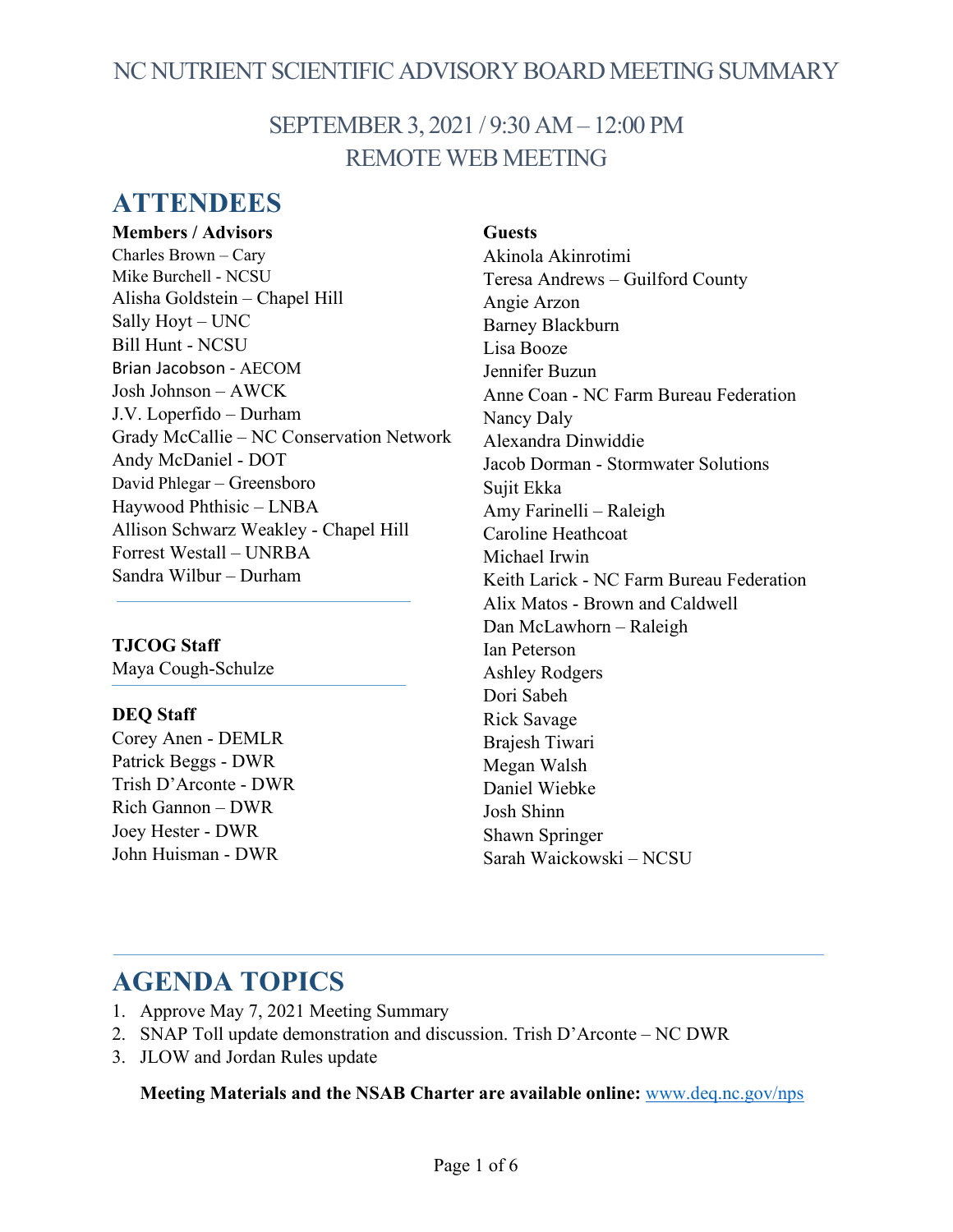NSAB – September 3, 2011

# **MEETING SUMMARY**

Patrick Beggs (DWR) opened the meeting with introductions and a review of the agenda.

The May 7, 2021 meeting summary was approved.

## **SNAP Tool updates demonstration and discussion**

Presenter: Trish D'Arconte – NCDWR Nonpoint Source Planning Branch [Slides can be found online.](https://deq.nc.gov/about/divisions/water-resources/water-planning/nonpoint-source-planning/nutrient-scientific-advisory-board#nsab-meeting-documents)

SNAP (Stormwater Nitrogen and Phosphorus) v4.1 is a project-scale tool for modeling nitrogen and phosphorus in stormwater runoff from development sites and nutrient reductions provided by stormwater treatment.

Trish presented a primer on the SNAP tool, including its uses, assumptions, limitations, flexibility, and plan for improvement. [Slides can be found online at the Sept 3, 2021 meeting](https://deq.nc.gov/about/divisions/water-resources/water-planning/nonpoint-source-planning/nutrient-scientific-advisory-board#nsab-meeting-documents)  [documents.](https://deq.nc.gov/about/divisions/water-resources/water-planning/nonpoint-source-planning/nutrient-scientific-advisory-board#nsab-meeting-documents)

SNAP is being updated for the first group of Neuse and Tar-Pam local governments that need to begin stormwater rules implementation in Spring 2022.

If new SCMs are approved between SNAP tool versions, DEQ can issue a memo and model it as a custom SCM.

## **Discussion and Questions:**

NCSU grad students are finishing up data collection on Sand Filters, which can be presented in early 2022.

Will SNAP update include new technologies? (stormfilter, silva cell, filterra and bayfilter)

- Beta test version won't have anything new.
- Have to look at what data has been submitted.
- Most of propriety systems don't have runoff reduction.
- Forthcoming data on Silva Cells.

When will projects subject to the Neuse rules be required to start using the SNAP Tool?

- When the LG adopts Neuse Local Program and accompanying ordinances.
- One is currently subject to Neuse Rules, submitting draft local programs next week, going to EMC in March, has 6 months to implement. Latest they would start is Sept 2022.
- Newly subject local governments: Submit local programs next March, will be 6 months behind.

Is the 'text output file' from the new SNAP tool required for Neuse annual reporting?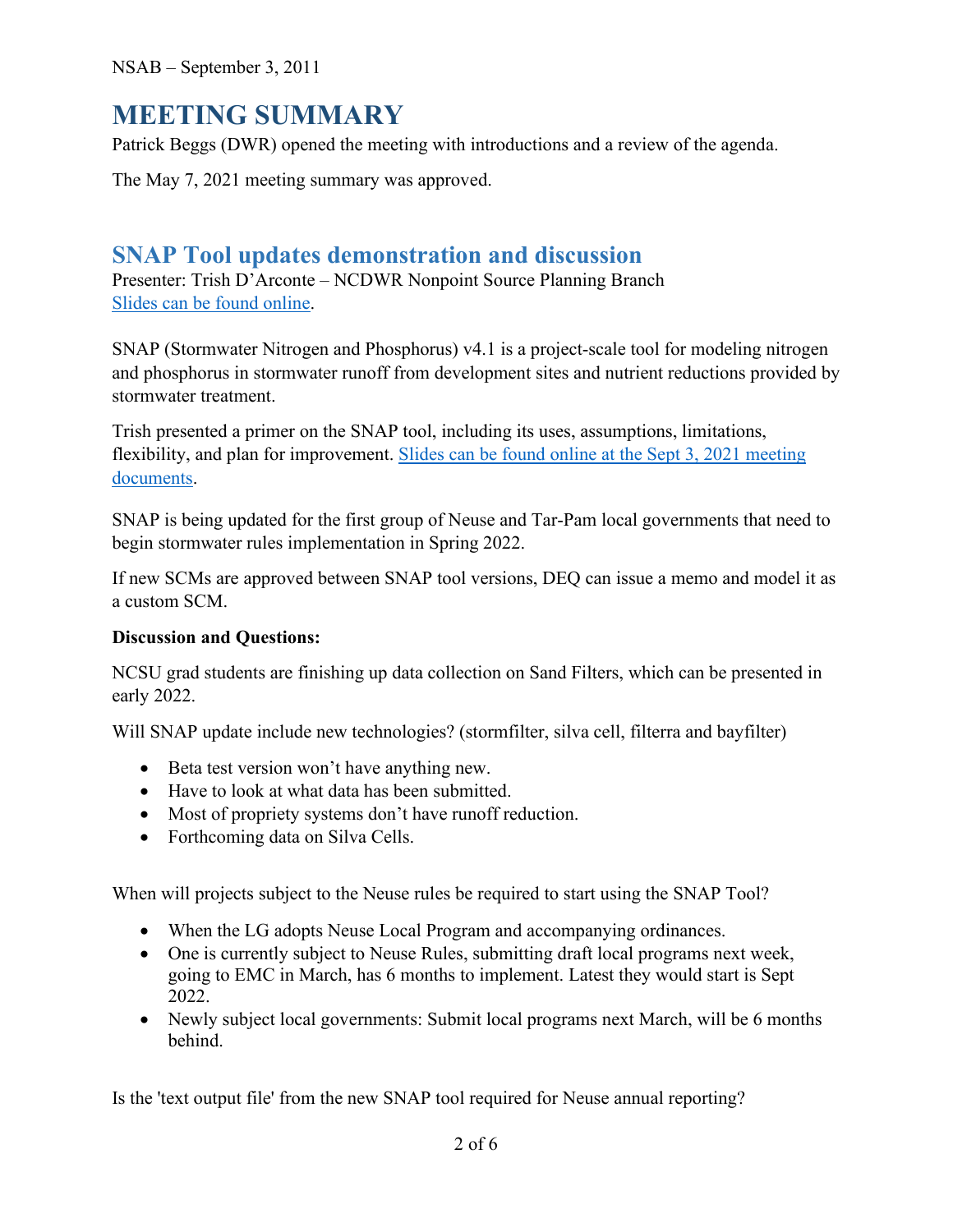### NSAB – September 3, 2011

• Yes: This file is what we want you to submit for Annual Reporting

Will Falls Lake jurisdictions be required to use this tool once adopted?

• Yes: Falls needs to use the newest approved version of SNAP.

Do Falls local governments need to submit a summary of nutrient reductions, or do they submit raw SNAP data?

- Right now Falls can just submit summary table. Open to how to streamline.
- With Neuse and TarPam rules readoption, we are asking for raw data.

Is the project area, the parcel area minus existing BUA? SNAP tool doesn't mention parcel area.

• Yes. Existing BUA is explicitly excluded from project area.

In this revision, some of existing BUA can drain into proposed SCM, yes?

• Trish: Yes, this can drain to SCM, or not. Also, offsite area may drain onto site, into SCM. If collecting runoff from all BUA onsite, can use onsite offset. Basically a credit, since not required to treat that BUA. Since challenging to get total nutrient reduction onsite, we look at this as an option, not an obligation.

We can either put existing BUA as 0 or model it?

• Yes. If they leave the existing BUA off, your total area is your project area. If leave it in, your project area is smaller than total area, which is the entirety of your parcel.

One of the challenges is different audiences with different needs. There is a push to be simple and to show all the data. How much this offsite impervious draining to SCM comes up, and is it worth the level of treatment it's getting?

- Goal was to eliminate running the tool twice, because it is hard to explain and connect two files.
- Offsite BUA being treated in a project SCM. We get that occasionally. Need to be careful about giving credit for treating offsite BUA that might go away or be treated in another SCM in the future.

What about continuous development and SCM construction and nutrient payments?

• We could have a working session with examples these, such as on campuses which seem to be always under construction.

A few projects in Falls basin have trouble meeting onsite 50% requirements. This is incentivizing developers to increase impervious. Does tool have a way to combat this since it goes against the overall intent of the rules? For example, low-density developments – massgraded subdivisions - that have been 40% impervious and they're changing to 70% impervious to meet goals. Big parking lots.

• I don't think the Tool can do anything about that. This is particular to the Falls Rules.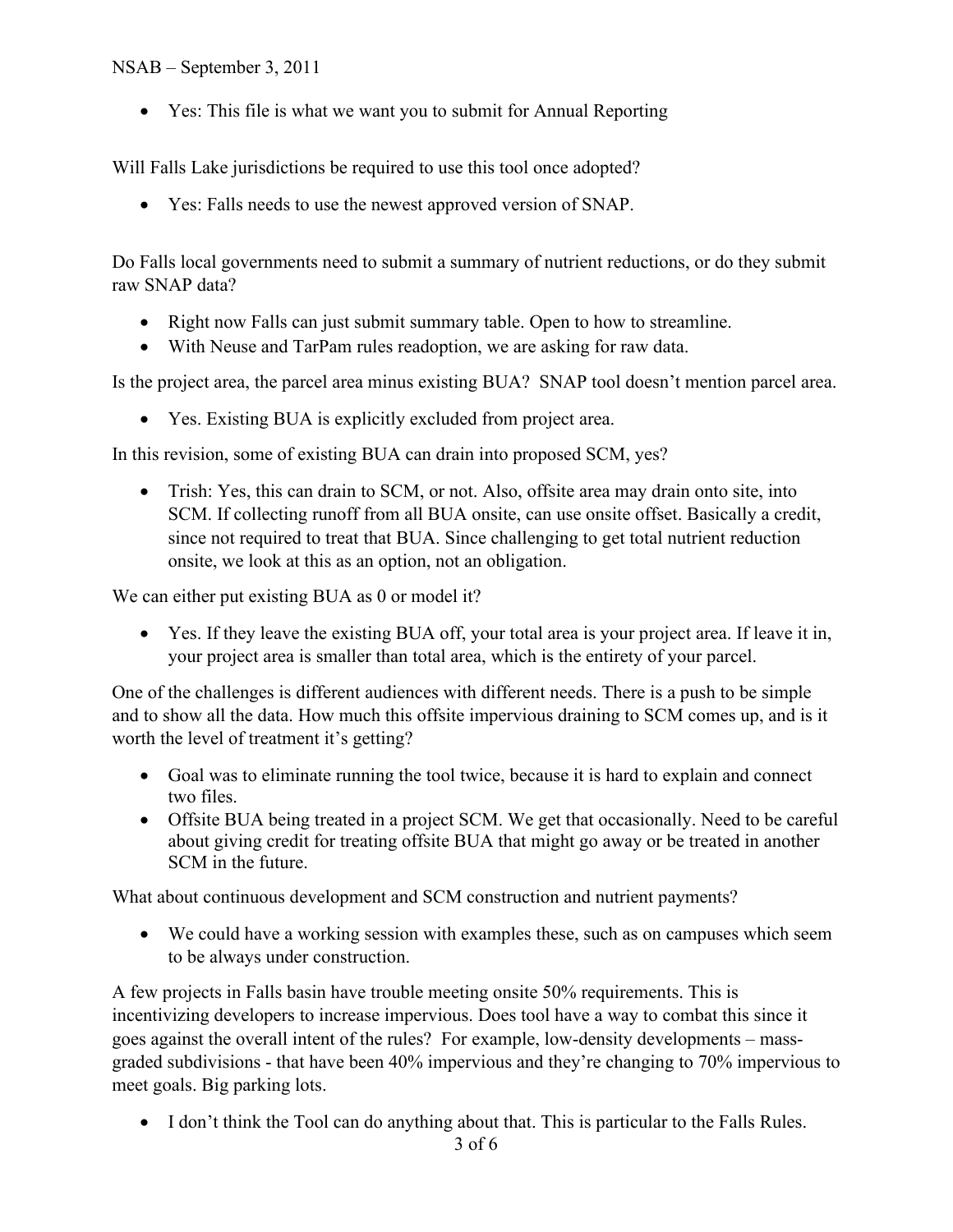- First time I've heard about this I appreciate you bringing this up.
- It becomes an issue where the cost of a bioretention is more than building a big parking lot.
- The way the Falls rules are set up to require 50% onsite reduction, it is easier to achieve that with more impervious, and more "dirty" impervious onsite. It's also an effect of the EMC approach, rather than the old wet ponds getting a percent reduction of N and P
- Is there some way we can get this kind of feedback as part of annual reporting, so we can incorporate it prior to rule readoption?
- We're trying to look at some green infrastructure, and if you have a bioretention with IWS that discharges to a dry basin for peak flow, it puts the nutrients back in, so it doesn't make sense to have a treatment train.
- If you take clean water from bioretention and sent it to another SCM that doesn't reliably release cleaner water, they do go up. Probably not to the EMC – but they do get worse.
- I wonder if this needs to be a feature of some SCMs, that the EMC out or total load wouldn't be more than the EMC in? The only one treated this way right now is sand filter.
- Some SCMs, (eg: ponds) do make it worse.
- A reason for reduction of impact for New Development "on-site" was to prevent projects just "buying their way" out of complying with the rules (also, there are local stream impacts from new projects). It is not unusual for the regulated community to "find their way around" something that wasn't considered when the rules were developed. Requiring on-site controls to some level is a reasonable objective, making this specific (50%) has just provided a way to "game" the process. This is the reason that what "seemed like a good idea then" has to be addressed when the rules get readopted. In the meantime, when faced with this, you can always just say "you can't do that!" It works sometime.

### Treatment Trains

- What are consequences of putting dry detention in front of bioretention rather than after?
- Small watersheds lead to bigger ones, so that wouldn't work. But we could come up with a "situational EMC concentration" so that if water is being treated by bioretention and then goes to dry detention, it doesn't go all the way up to dry detention EMC.
- If it's just detention, not treatment, why run it through the tool?
- Trying to be transparent in the tool, include all practices.
- If it's onsite, don't exclude it from calculation.
- Another solution is to have the "Treated" component of the bioretention discharge without entering the dry pond, while the overflow and bypass flows go to the dry pond.
- This is consistent with several designs for streetside bioretention.
- Bioretention is designed as an offline device where it only receives the 1-inch WQV.
- It is important for SNAP to be able to route the treated fate differently than the overflow fate
- Is there anything other than bioretention where we might get this split between overflow and throughflow? Answer: Bioswales.
	- o Are these modeled differently than bioretention?
		- Not per MDC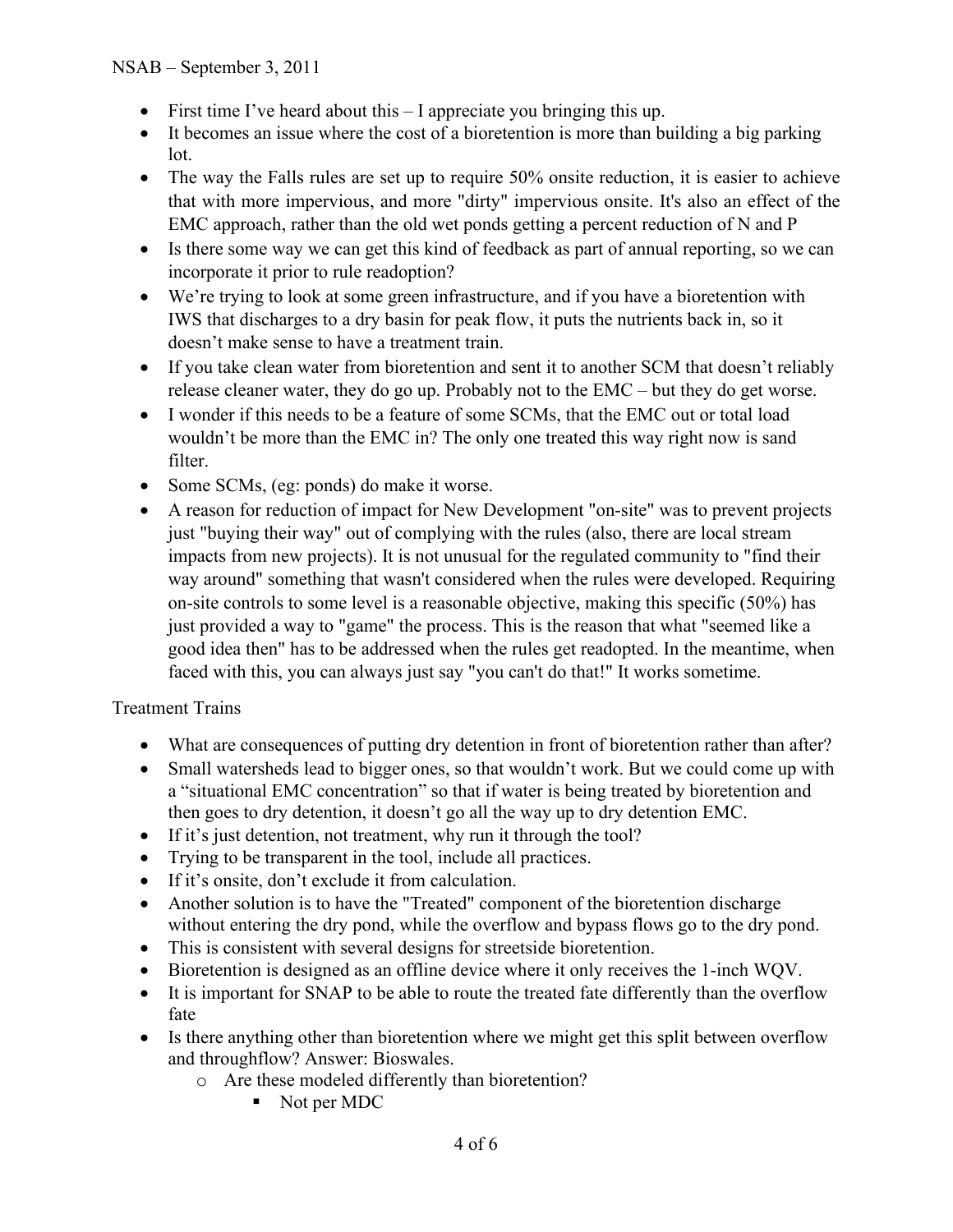Runoff volume match

- MDC for runoff volume match references annualized runoff, and relies on Storm-EZ which relies on storm events not annualized data.
- How is state handling runoff volume match Storm EZ or SNAP?
- DEMLR is in the process of replacing Storm EZ, there isn't anything yet
- It would be good to roll it into SNAP.
- It would be helpful to have one tool.

#### **Outreach**

- It is important to communicate to the consulting/development community that the new tool will have to be used in Falls once the date of adoption has been issued.
- Does DWR have an outreach approach to let folks know that this new tool will be required once it is issued.
- Falls jurisdictions are adopting new SNAP there may be a couple that are not subject to Neuse. DWR will do outreach and is also training for Local Governments.
- Larger problem is outreach to designers  $\&$  consultants. I don't really know the best way of SNAP outreach for that population.
- Durham maintains a "Development Community" e-mail list and will send notifications to it. Also has quarterly seminars for the development community, and would love to feature Trish and the SNAP Tool at one of these seminars!

SNAP Testing volunteers:

- Daniel Wiebke, McAdams
- Bill Hunt/NCSU
- Caroline Heathcoat, McGill
- Sally Hoyt, Raleigh
- Sandi Wilbur, Durham
- Ashley Rodgers, Wake Co

## **Jordan rules update**

Jim Bowen, UNC-G, is working on modeling.

DWR Modeling and Assessment Branch will review and release to the public. Release is expected early 2022.

### **Timeline**

- 2021-2022 Model Revision and Review
- 2022 Rule Concepts Development and Review (w/Stakeholder Involvement)